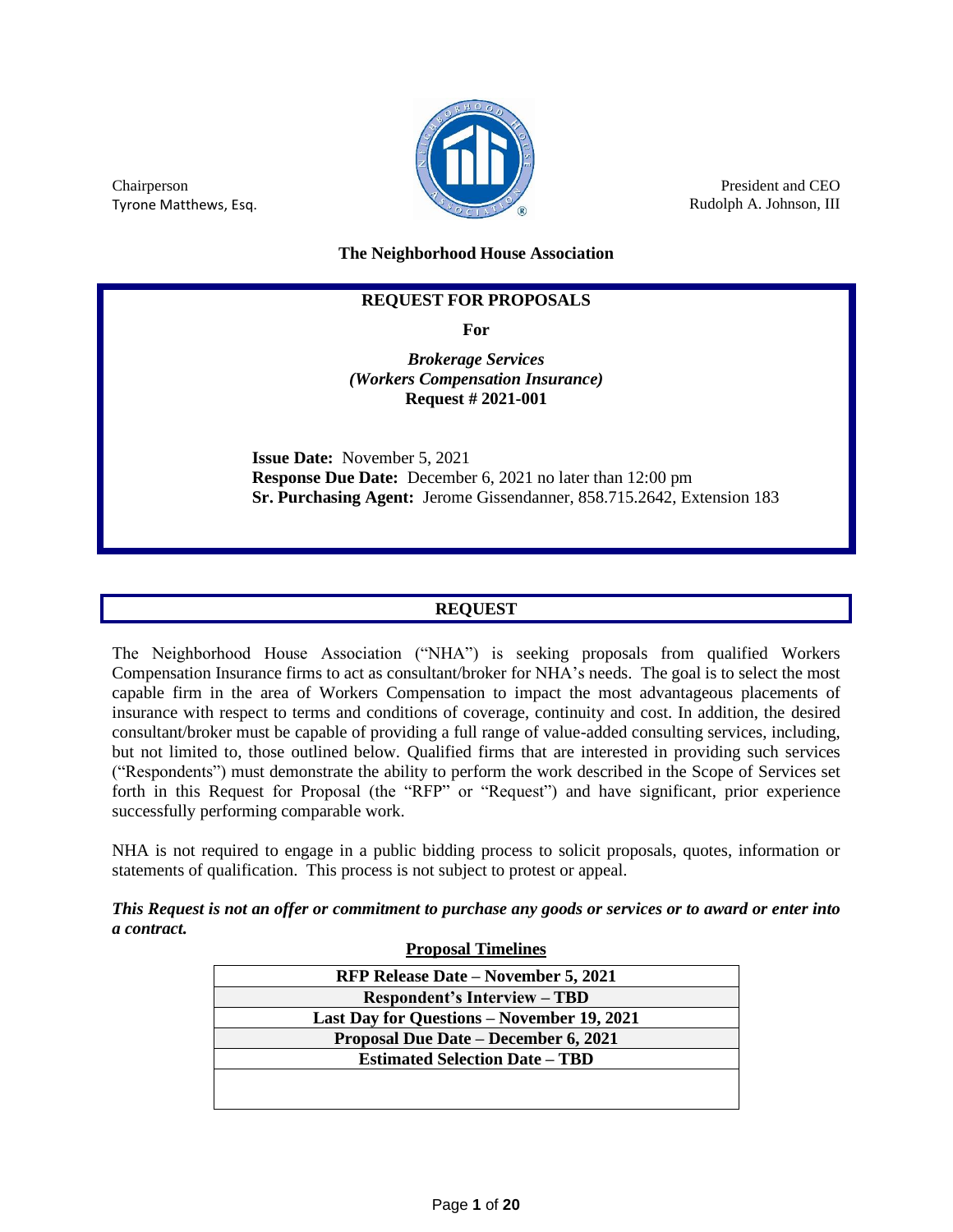#### **INFORMATION ON NHA**

NHA is a California nonprofit public benefit corporation and recognized as a  $501(c)(3)$  tax-exempt organization. NHA operates a multi-purpose human service agency that facilitates leadership in communities and assists individuals and families throughout San Diego County. NHA provides services that are designed to improve the quality of life through programs relating to child development, assisting seniors to live on their own, mental health services, housing and rental assistance, and related social services. Established in 1914 as a settlement House to serve the growing immigrant population and incorporated in 1923, NHA programs currently include:

| <b>Head Start</b>                                                     |           | <b>Adult Day Health Care</b>                 |
|-----------------------------------------------------------------------|-----------|----------------------------------------------|
| Family Counseling & Coaching Program                                  | $\bullet$ | Project Enable (Mental Health Services)      |
| <b>Coordinated HIV Services</b>                                       |           | Senior Services Center                       |
| <b>Homework Center</b>                                                |           | <b>Black Infant Health</b>                   |
| Inno Visions, Inc. (a social enterprise)                              |           | <b>Nutrition Services</b>                    |
| Project In-Reach (case mgmt. for                                      |           | Project In-Reach Ministry<br>(case mgmt. for |
| incarcerated individuals)                                             |           | incarcerated individuals)                    |
| Safe Connections (Mental Health short-term intensive case management) |           |                                              |

NHA has a corporate policy on equal opportunity contracting. Small, local, disadvantaged, women-owned, and ethnic minority-owned businesses are encouraged to submit responses to this Request.

For additional information, please refer to the NHA website: [www.neighborhoodhouse.org](http://www.neighborhoodhouse.org/)

## **CONFIDENTIALITY**

Respondent may have or may be provided access to NHA's proprietary items or confidential information, including but not limited to: all the information acquired by Respondent for developing a response to this Request ("Confidential Information"). Respondent understands and agrees to maintain the confidentiality of NHA's Confidential Information in accordance with this RFP and any separate nondisclosure agreement(s) that expressly references the disclosure(s) between Respondent and NHA. At a minimum, Respondent agrees that it shall not make NHA's Confidential Information available to any third party without the written consent of NHA and that title and ownership of the Confidential Information provided by NHA to Respondent shall remain the exclusive property NHA.

Respondent agrees to notify immediately, in writing, NHA's authorized representative in the event Respondent determines or has reason to suspect a breach of this requirement.

## **SCOPE OF SERVICES FOR THIS REQUEST DESCRIPTION OF GENERAL SCOPE OF SERVICE FOR WORKERS COMPENSATION INSURANCE**

Respondent's proposal must include a description of the compensation structure proposed. Respondent's description should include the structure of remuneration, i.e. commission, fees (if applicable), etc. Respondent's scope of services pertaining to Workers Compensation Insurance must include the following:

**1.** Conduct strategic planning meetings with NHA to establish goals, priorities and identify areas of concern.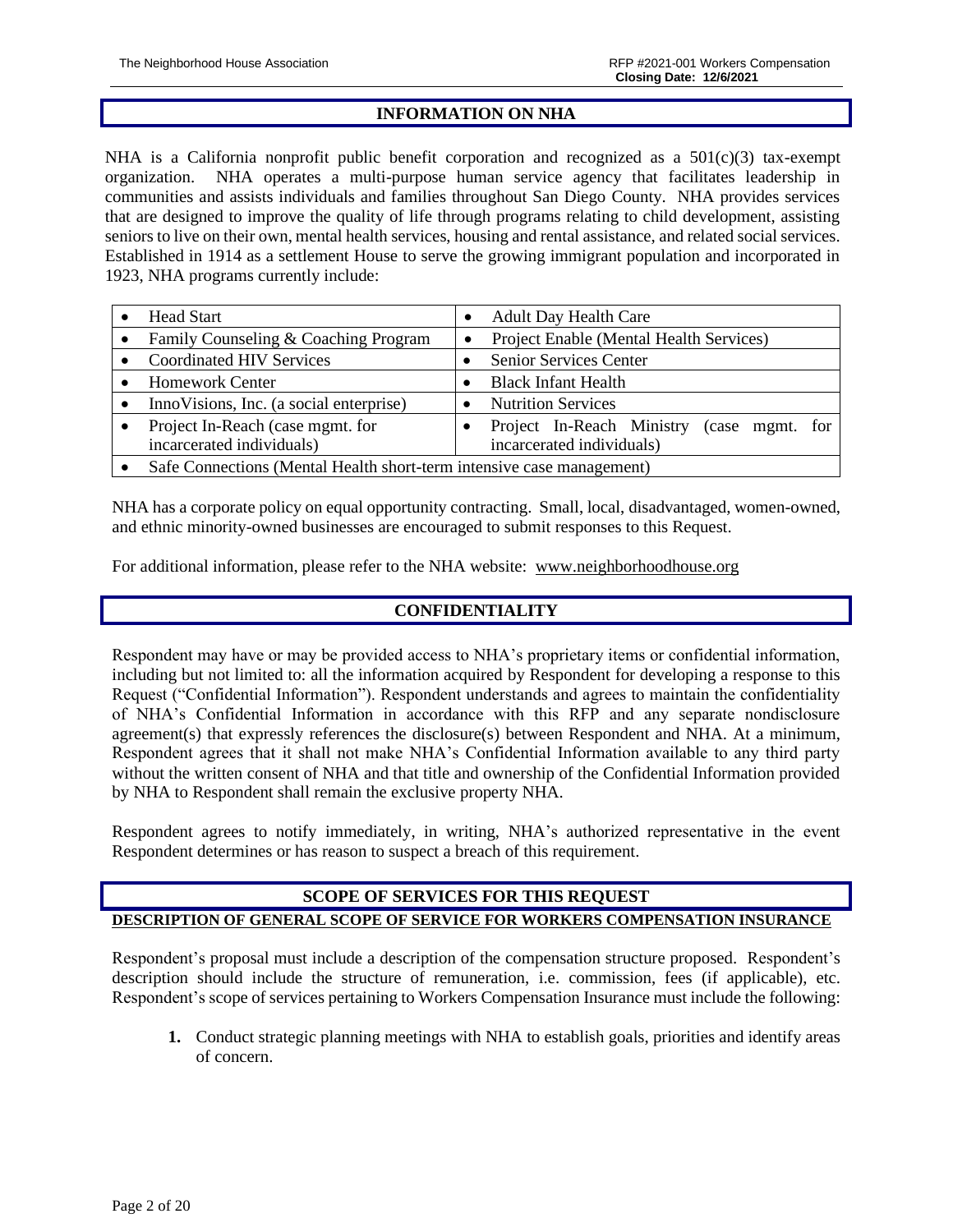- **2.** Financial underwriting and claims analysis, including renewal analysis and negotiations, budget projections, funding levels and alternatives, large claims analysis and quarterly reporting of plan's financial performance.
- **3.** Evaluate plan design in light of industry trends and labor market conditions, claims cost trends, alternative delivery systems and legal requirements. Evaluate eligibility, cost sharing, benefit structure, and network savings as it pertains to non-profit agencies.
- **4.** Manage carrier/vendor relationships, review and advise on master contracts, review carrier service levels and compare to performance guarantees, resolve administrative issues, conduct periodic meetings as necessary.
- **5.** Act as a technical resource; provide periodic updates on legislative developments and emerging trends.
- **6.** Evaluate in-house administration procedures including recommendations for improving services and efficiency through the use of technology.
- **7.** Assist NHA at bargaining table with Workers Compensation negotiations.
- **8.** Provide periodic reports and analysis as needed.
- **9.** Include any additional services that you can provide which we may have omitted.

### **DESCRIPTION OF GENERAL SCOPE OF SERVICE RISK MANAGEMENT**

Respondent shall provide all professional services necessary to obtain appropriate insurance policies on a cost-effective basis and assist in administering a professional, comprehensive Risk Management Program for NHA.

NHA is particularly interested in hiring a firm that has worked with similar entities; who can demonstrate outstanding service; and can offer creative and innovative ideas and approaches related to NHA's insurance.

Respondent's Workers Compensation Insurance services shall include, but not limited to, the following:

- **1.** Analyze NHA's exposures.
- **2.** Obtain recommended levels of insurance for NHA, including insurance that may be required
- **1.** Determine and recommend the most economical funding methods for NHA's risk financing programs.
- **2.** Monitor insurer's solvency and provide timely notification to NHA when appropriate.
- **3.** Provide a traceable means of notification to notify NHA of insurance policy cancellation or other change in coverage.
- **4.** Consult and provide guidance to NHA on coverage issues related to claims, ensuring timely reporting of claims and reimbursement from carriers.
- **5.** Prepare an annual risk assessment report advising NHA with respect to new exposures, and recommended improvements in safety, loss prevention, and loss control practices.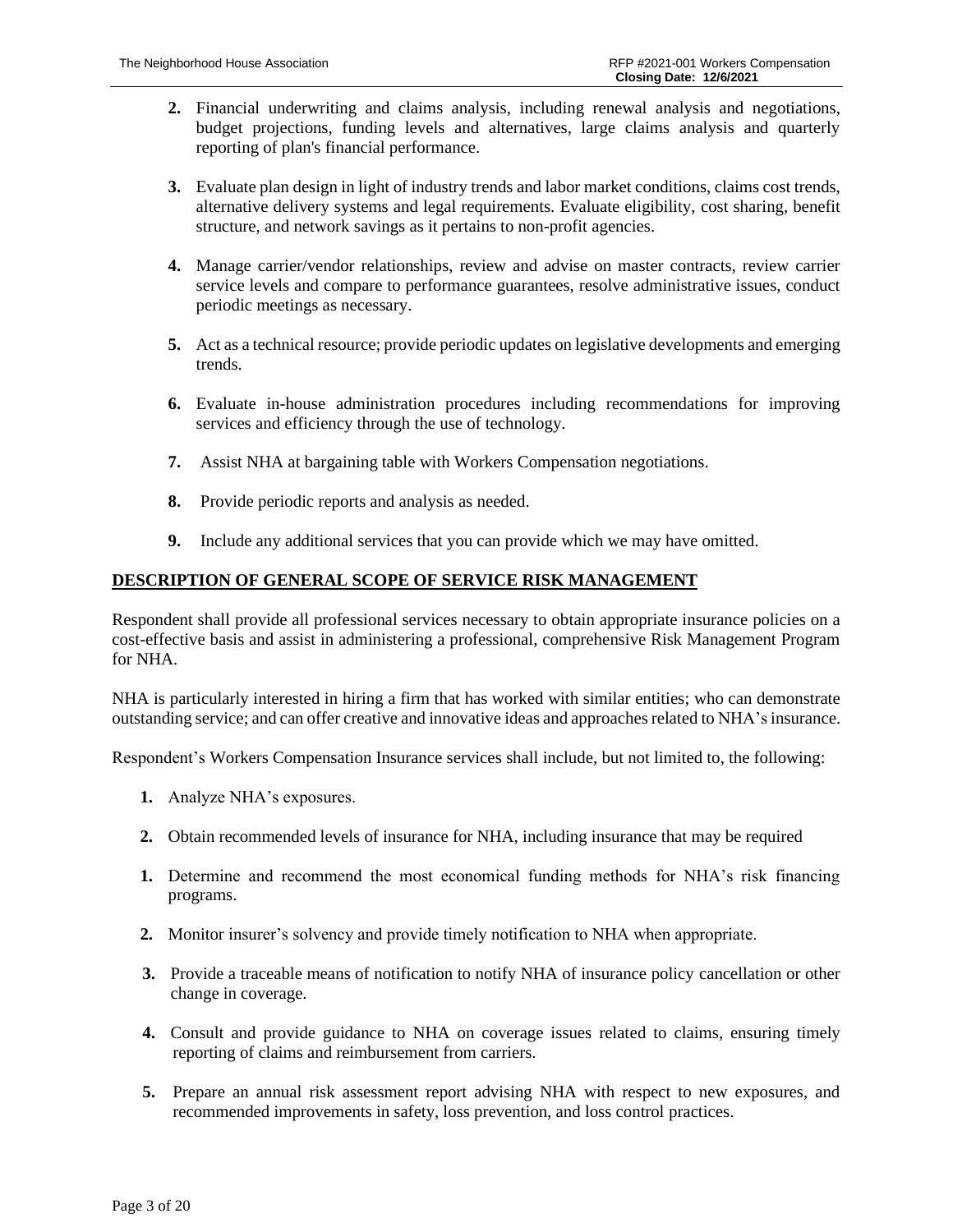- **6.** Read each policy received from insurers, checking to see that the policy wording is accurate and gives the desired coverage.
- **7.** Prepare a written forecast of insurance premiums for policies renewing within three months and provide notice of interim changes, when anticipated.
- **8.** Monitor Workers Compensation claims for the current year and open claims for the previous three years until closure. Conduct claims reviews on a regular basis. Conduct Unit Statistical files reviews approximately two months prior to the filing date. Projection of the Experience Modification one month after the unit stat filing.
- **9.** Provide loss prevention expertise as required.
- **10.** Avoid duplications or overlap of coverage and/or unnecessary coverages.
- **11.** Provide an OSHA 300 Log in January each year for all claims reported during the previous fiscal year.
- **12.** Secure and audit NHA's Experience Rating Worksheet

## **TECHNICAL QUALIFICATIONS**

The following criteria will be used in determining Respondent's qualifications. The order does not indicate relative ranking.

- **1.** Competence, technical expertise, and experience in employee benefits, insurance placement and Human Resources and risk management.
- **2.** Both the firm's capabilities and the experience of individual team members assigned to NHA's account will be considered.
- **3.** Rates, fees or charges including the level of detail provided in the firm's fee information, as well as the willingness of the firm to offer flexible fee arrangements.
- **4.** Firm's awareness and ability to provide timely, accurate communication of emerging trends, opportunities, regulatory updates and liabilities to clients.
- **5.** Firm's ability to provide a broad spectrum of consulting services, including, but not limited to actuarial, claims administration, alternative funding arrangements and research/legal services.
- **6.** Experience with and commitment to non-profit social services organizations.
- **7.** Responsiveness of the firm's proposal to the RFP, including clarity and organization of response, clear presentation of firm's experience and approach to ensuring that the needs of NHA are fully met.
- **8.** References from both current and past clients.
- **9.** Technology capabilities.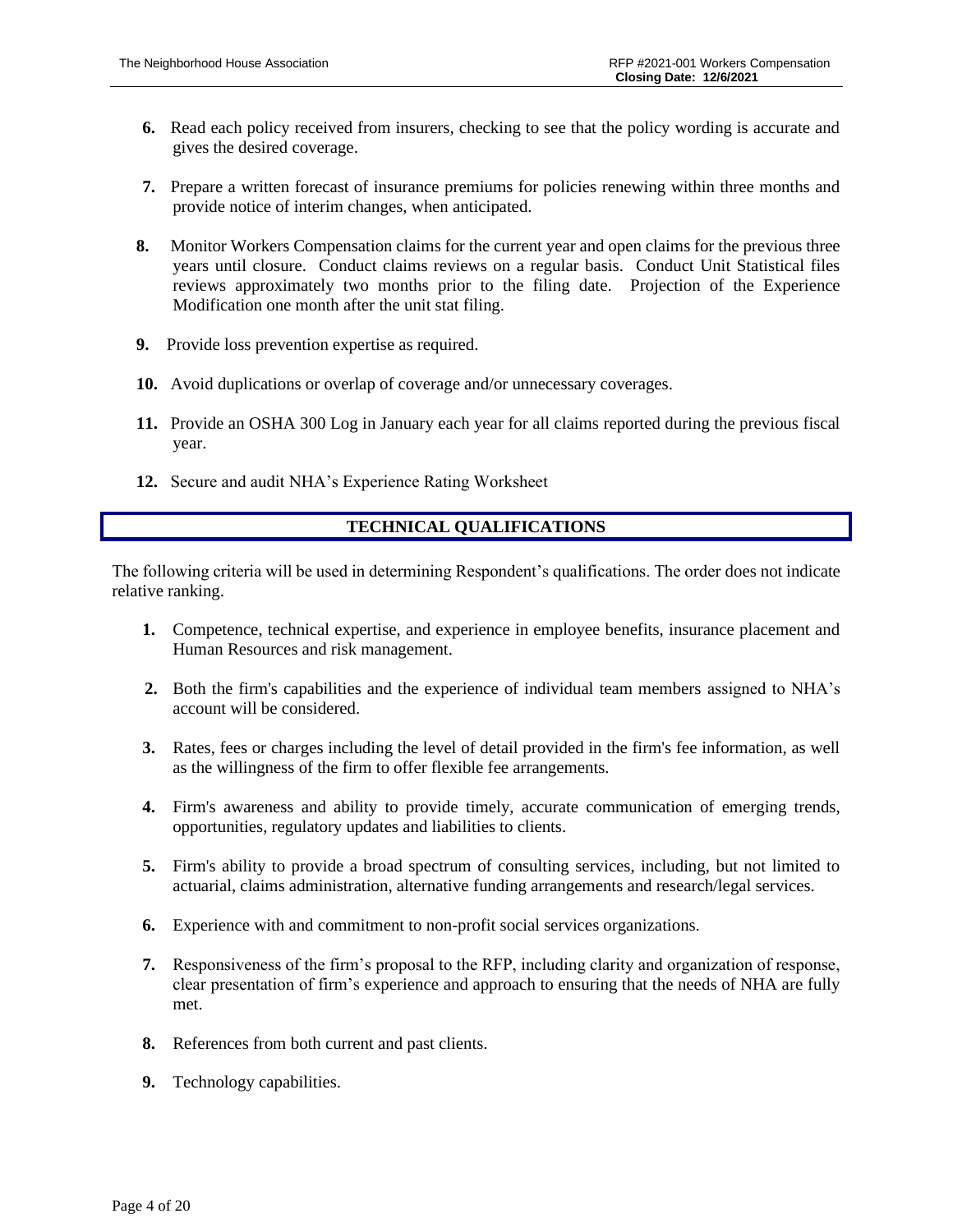#### **RESPONSE REQUIREMENTS**

#### **Please include the following in your firm's proposal:**

- **1.** Provide an overview of your firm and its ownership/organizational structure, philosophy/culture and number of employees, as well as your experience servicing Non-profit Agencies.
- **2.** If your firm has multiple offices, please identify the office from which NHA would be serviced. Describe all relevant services and resources provided by this office. Include the number of consultants, technical and support staff available in each specialty area.
- **3.** Describe the team of individuals who would be assigned to NHA. Indicate the role each team member would play. Please provide biographical information on each team member.
- **4.** Describe how your firm would handle the selection of insurance carriers and other service providers for NHA.
- **5.** Describe your firm's marketplace advantage in negotiating with carriers in regards to rates, policy terms and plan design.
- **6.** Describe your firm's consulting approach for bidding and selecting the most appropriate Workers Compensation Insurance plan alternatives.
- **7.** Describe the proposed fee structure offered by your firm, including travel charges and any other costs that may be passed on to NHA.
- **8.** Describe what differentiates your firm from other brokerage consulting firm organizations.
- **9.** Describe your commitment and involvement in San Diego community organizations.
- **10.** Describe your firm's legal research capabilities and how you communicate legislative updates to your clients.
- **11.** Identify types and frequency of education opportunities on industry trends and emerging issues for NHA personnel whether web based or in person, provided by your firm.
- **12.** Please provide a list of reference names of your clients we may contact.
- **13.** Describe what services will be provided. Including both services we have outlined in this request as well as additional services that you would recommend to us.
- **14.** What are your technology capabilities and how will they directly benefit us?
- **15.** One copy of Respondent's W-9 Form.
- **16.** Complete the Response Submittal form, attached hereto as *ADDENDUM I.*
- **17.** Complete the Byrd Anti-Lobbying certificate, attached hereto as *ADDENDUM II.*
- **18.** Provide a statement disclosing the nature of any pending and/or potential *material* litigation involving Respondent. If inapplicable, please provide a statement indicating such.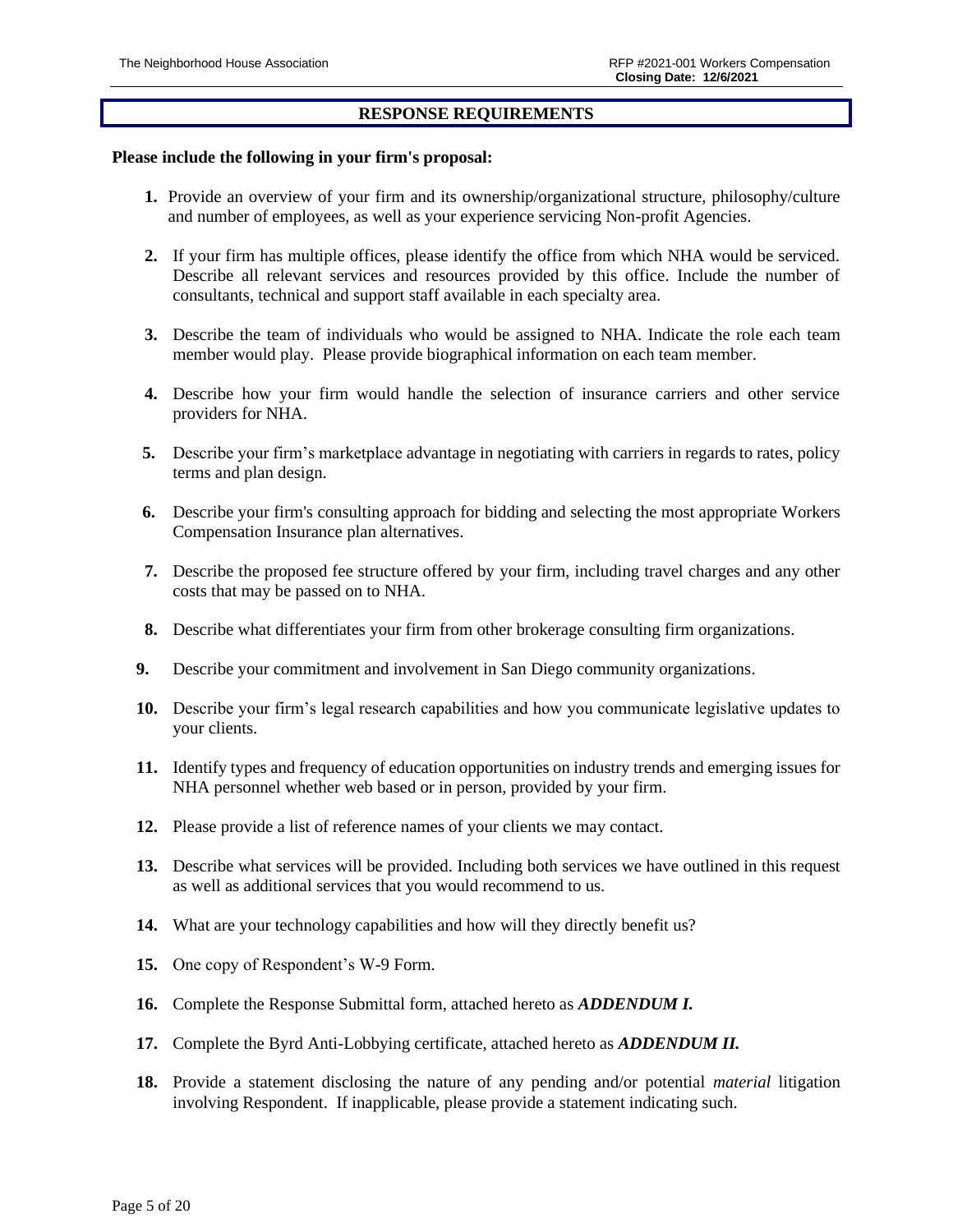#### **RESPONSE SUBMITTAL PROCEDURES**

Prior to submitting a response, Respondent must carefully review this Request and any addenda subsequently issued. Respondent is responsible for seeking any clarification or information needed to respond. Respondent is solely responsible for any deficiencies in the response submitted. Respondent is solely responsible for all costs, direct or indirect, incurred responding to this Request. NHA will incur no obligation or liability in connection with the submittal of a response.

*Alternates/Deviations***.** Respondent may recommend, for NHA's consideration, alternate or additional services or material not identified in this Request or deviations from the Scope of Services in this Request that Respondent believes will enhance the specified Services or more successfully achieve the outcome sought by this Request. Any alternates or deviations must be separately listed and described; however, the submittal also must be responsive to the Scope of Services described in this Request.

*Proprietary Information***.** Certain documents in NHA's possession are subject to inspection and copying pursuant to the Federal Head Start regulations; however, the regulations do not require disclosure of proprietary information that constitutes a trade secret under California law. NHA will attempt to protect legitimate proprietary information included in any submittal, but shall not be liable for the disclosure of any proprietary information.

Proprietary information included with a response submittal must be separately bound and clearly labeled with the words "Confidential Proprietary Information." Appropriate reference to this separately bound information must be made in the body of the submittal. *Marking the entire submittal as proprietary will result in it being rejected and returned to the Respondent participant unread.*

*Clarifications.* Requests for clarification of this Request must be directed to Jerome Gissendanner, Purchasing Agent, and submitted in writing, by facsimile to (858) 715-2671 or by e-mail to [jerome@neighborhoodhouse.org](mailto:jerome@neighborhoodhouse.org) prior to the submittal deadline.

*Questions & Answers.* All questions must be submitted in writing to Jerome Gissendanner, Senior Purchasing Agent, and submitted in writing, by facsimile to (858) 715-2671 or by e-mail to [jerome@neighborhoodhouse.org](mailto:jerome@neighborhoodhouse.org) prior to the submittal deadline. No questions will be accepted after *November 19, 2021.*

*Response Submittal Package.* Respondent must submit the following documents in a sealed envelope:

- All of the information discussed in the Response Requirements Section, above.
- One (1) signed original and Five (5) copies of the Respondent's technical qualifications, One (1) signed original and five (5) copies of Respondent's pricing information (in a separately sealed envelope). These documents may become part of the contract.
- One (1) signed original and Five (5) copies of Addendum I and Addendum II, the NHA Request Response Submittal Form, and Anti-Lobbying Certification, respectively.

#### **The envelope must be addressed as follows:**

The Neighborhood House Association Attn: Jerome Gissendanner, Senior Purchasing Agent Purchasing Department – Request #2021-001 5660 Copley Drive San Diego, CA 92111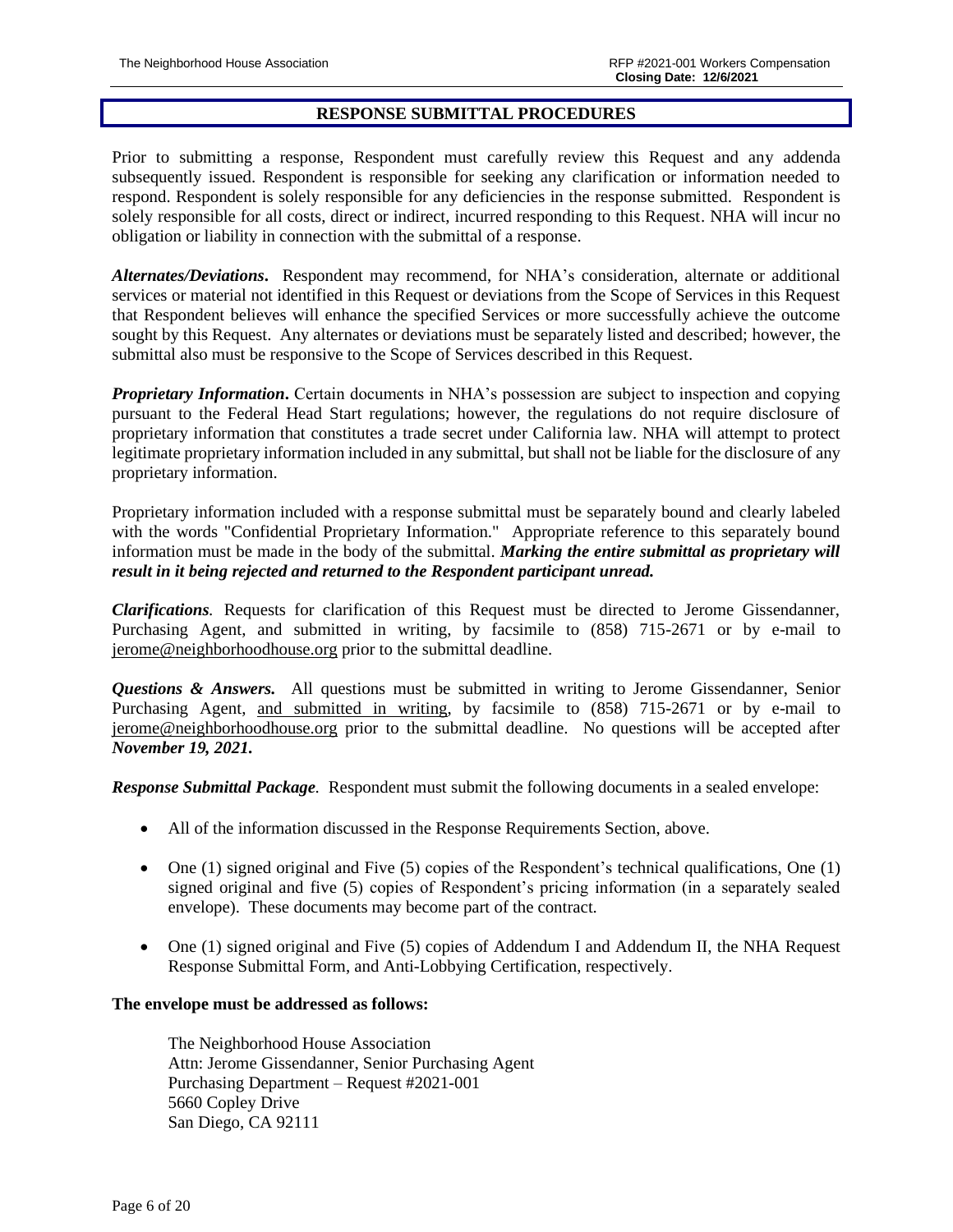### *Submittal Deadline.* Submittals must be received by **12:00 p.m. (PST)** on **December 6, 2021.**

*Submittal Methods.* Submittals may be sent by U.S. or private delivery mail service or by personal delivery to NHA's Administrative Offices (5660 Copley Drive, San Diego, CA 92111). Proposals received after the submittal deadline will not be accepted.

*Withdrawal of Submittal***.** A Respondent may withdraw its proposal by written request at any time prior to the submittal deadline. NHA will destroy, not return, the submittal package.

Proposals may be deemed non-responsive and removed from further consideration if any of the following occur:

- 1. The proposal is not received timely in accordance with the terms of this RFP.
- 2. The proposal does not follow the specified format.

## **NON-DISCRIMINATION**

Respondent agrees that it will not discriminate against any employee or applicant for employment because of race, color, sex, national origin, religion, age, handicap or veteran status. Respondent will, where appropriate or required, take affirmative action to ensure that applicants are employed, and that employees are treated, during employment, without regard to race, color, sex, or national origin. Respondent will cooperate with NHA in using vendor's best efforts to ensure that disadvantaged business enterprises are afforded the maximum opportunity to compete for subcontracts or work under this contract.

### **Selection Process**

It is NHA's goal to identify the firm most qualified to provide the Services. NHA will determine the most qualified Respondents ("Finalists"), at its sole discretion. Finalists shall be expected (i) to interview with NHA representatives and respond to questions regarding their submittal responses; and (ii) to attend an agency tour of NHA's various worksites.

NHA may elect to negotiate pricing with one or more of the Finalists. NHA, at its sole discretion, will make its final selection of the Finalist whose experience, expertise, reputation, capabilities, past performance, and cost is determined to be most advantageous to NHA.

### **NHA's decision is final and is not subject to any form of administrative review, appeal or protest.**

### **NOTIFICATION OF AWARD AND CRITICAL DEADLINES**

Closing Submission Date: Proposals must be submitted **no later than 12:00 p.m.** (Pacific Standard Time) on **December 6, 2021.**

Upon conclusion of final negotiations with the successful Workers Compensation Brokerage firm, all Respondents who have submitted proposals in response to this RFP will be informed, in writing, of the name of the successful firm.

The initial contract will be awarded for a three (3) year period, subject to change and modification, at the discretion of NHA.

At the discretion of NHA*,* the awarded contract can be extended for two (2) additional one (1) year periods. The cost for the option periods will be agreed upon by NHA and the awarded party.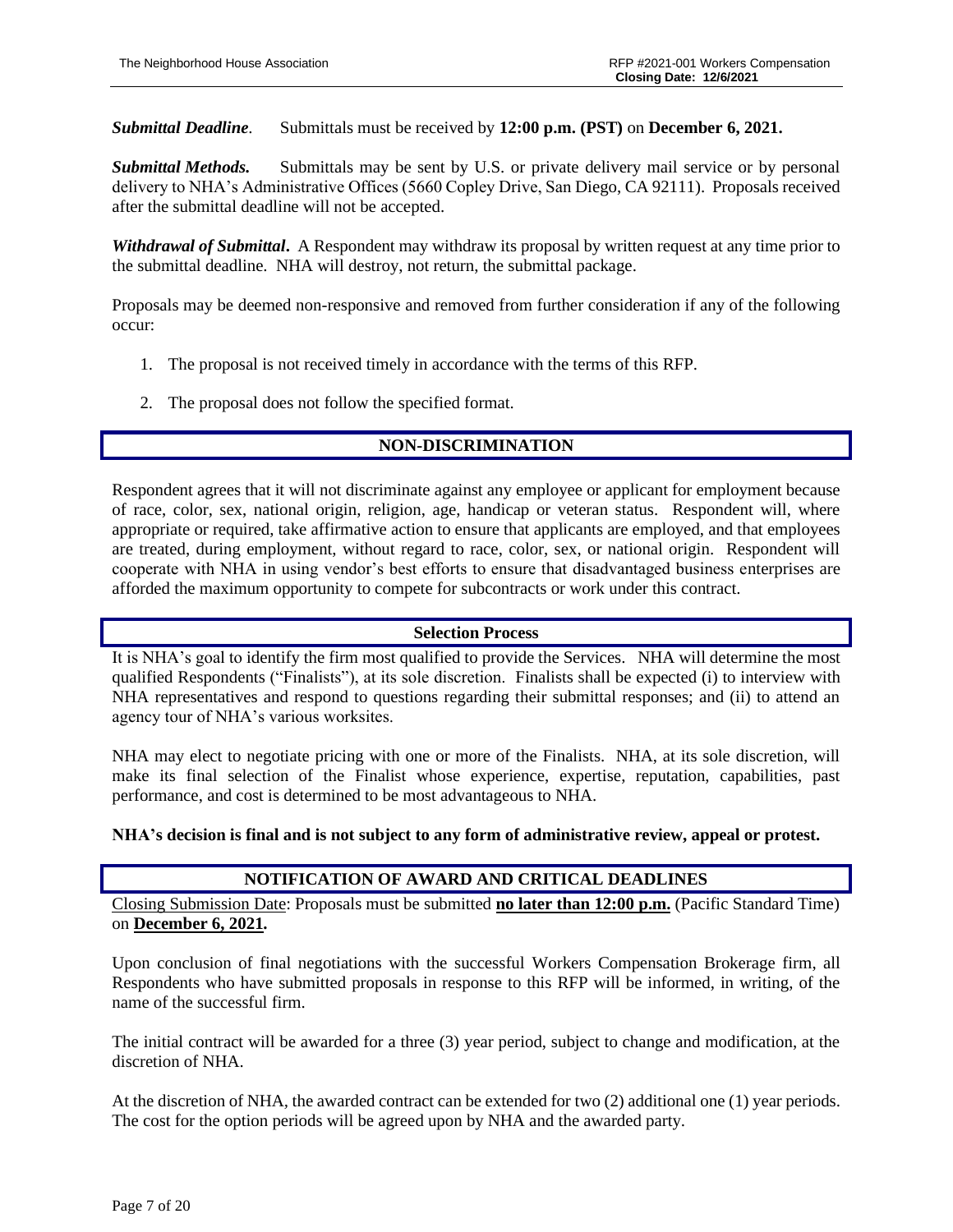## **CONTRACTING PROCESS**

Neither this Request nor the selection of a Respondent will create a binding commitment on NHA. Upon completion of the selection process, NHA may award a contract to the party whom it elects to provide the Services in this Request. A binding commitment will only occur when a contract between NHA and the successful Respondent has been fully executed.

### **Disclaimers**

NHA anticipates a single contractor will be selected because of this Request; however, NHA reserves the right, in its sole discretion, to award contracts to multiple contractors. NHA further reserves the right, in its sole discretion, to reject any or all response submittals, waive any informalities in this process or the submittal requirements; and/or cancel, in whole or in part, this Request.

### **Attachments**

The following documents are attached hereto and incorporated herein:

- *Addendum I - NHA Request Response Submittal Cover Sheet*
- *Addendum II – Anti-Lobbying Certification*
- *Addendum III - Specimen Contract*

**[Remainder of this page intentionally left blank]**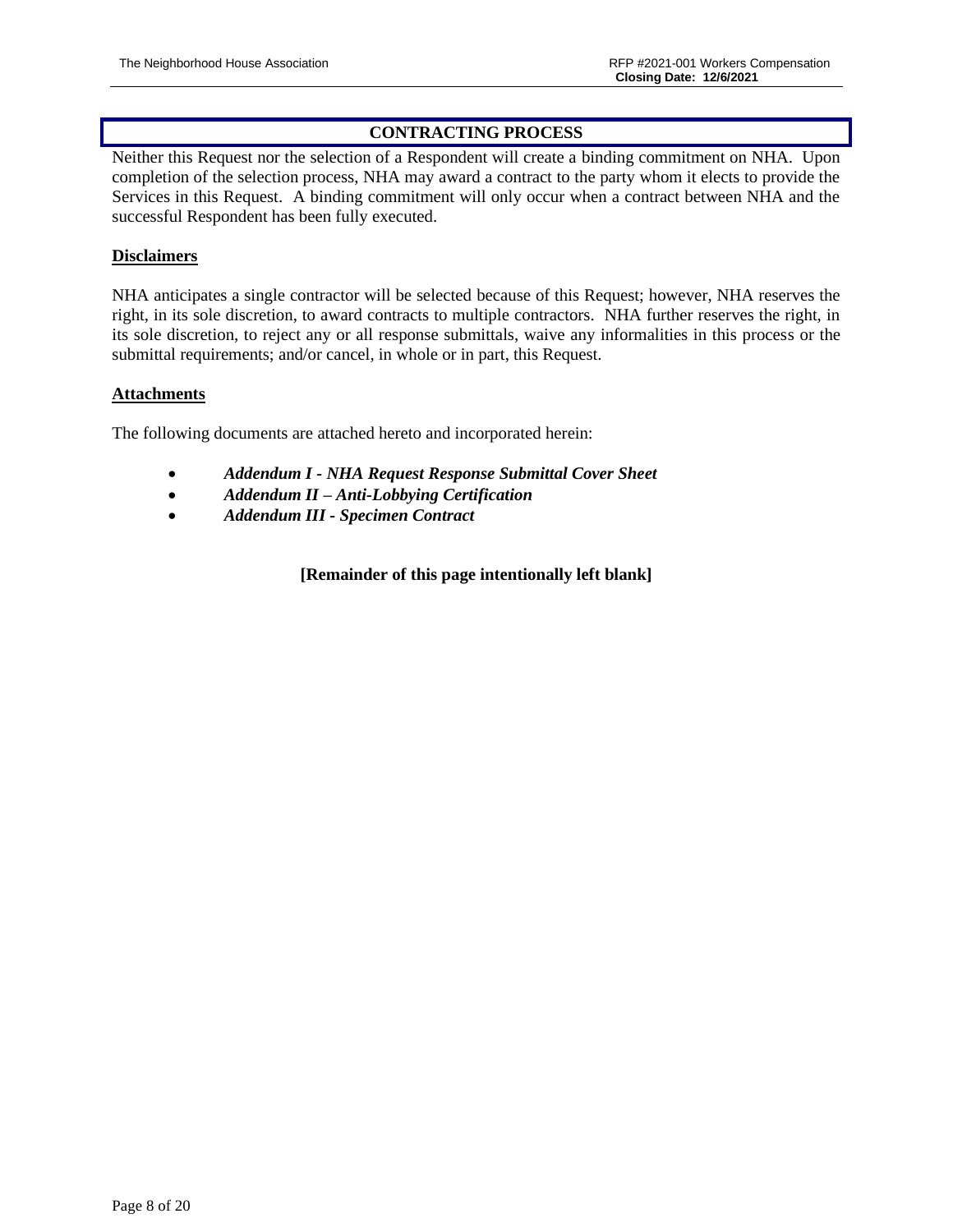Chairperson

Tyrone Matthews, Esq.



President and CEO Rudolph A. Johnson, III

# **REQUEST RESPONSE SUBMITTAL COVER SHEET NHA Request #2021-001**

The undersigned has carefully examined this entire RFP and familiarized themselves with all conditions pertinent to this Request. The undersigned hereby proposes to furnish all Services necessary to completely fulfill the Scope of Work without restriction for the time *January 1, 2022 through December 31, 2024.* 

Proposed Cost for Services: **(***1/1/2022 – 12/31/2022***) \$**

| $(1/1/2022 - 12/31/2022)$ \$ |     |
|------------------------------|-----|
| $(1/1/2023 - 12/31/2023)$ \$ |     |
| $(1/1/2024 - 12/31/2024)$    | SS. |

| □ Proprietorship □ Partnership □ Corporation □ LLC □ LLP State of Incorporation:             |  |  |  |  |  |
|----------------------------------------------------------------------------------------------|--|--|--|--|--|
|                                                                                              |  |  |  |  |  |
| If Partnership, please list the general partner(s) $\frac{ }{ }$                             |  |  |  |  |  |
| If LLC or LLP, list managing member(s)/partner(s) $\qquad$                                   |  |  |  |  |  |
| Primary contact for this RFP Process _______                                                 |  |  |  |  |  |
|                                                                                              |  |  |  |  |  |
| Can Respondent commence work on the start date in the Request? $\qquad (Y/N)$ . If no, when? |  |  |  |  |  |
| Has the Specimen Contract attached to the Request been reviewed? (Y/N).                      |  |  |  |  |  |
| Are any terms unacceptable? $\_\_\_ (Y/N)$ .                                                 |  |  |  |  |  |
| If yes, please specify the section numbers.                                                  |  |  |  |  |  |
| Does Respondent seek to negotiate any terms? _____ (Y/N).                                    |  |  |  |  |  |
| If yes, briefly describe the nature of the change(s) sought: $\qquad \qquad$                 |  |  |  |  |  |

# *CERTIFICATION*

I declare that the foregoing is true and correct and that I am authorized to make this representation and submit the attached Response to \_\_\_\_\_\_\_\_\_\_\_\_\_\_\_\_\_\_\_\_\_\_on behalf of .

Respondent's Authorized Representative:

| $\sim$<br>Signature <sup>-</sup> | <sup>1</sup> tle<br>-----<br><br>"INE<br>'Name-<br>$\alpha$ | Jate |
|----------------------------------|-------------------------------------------------------------|------|
|                                  |                                                             |      |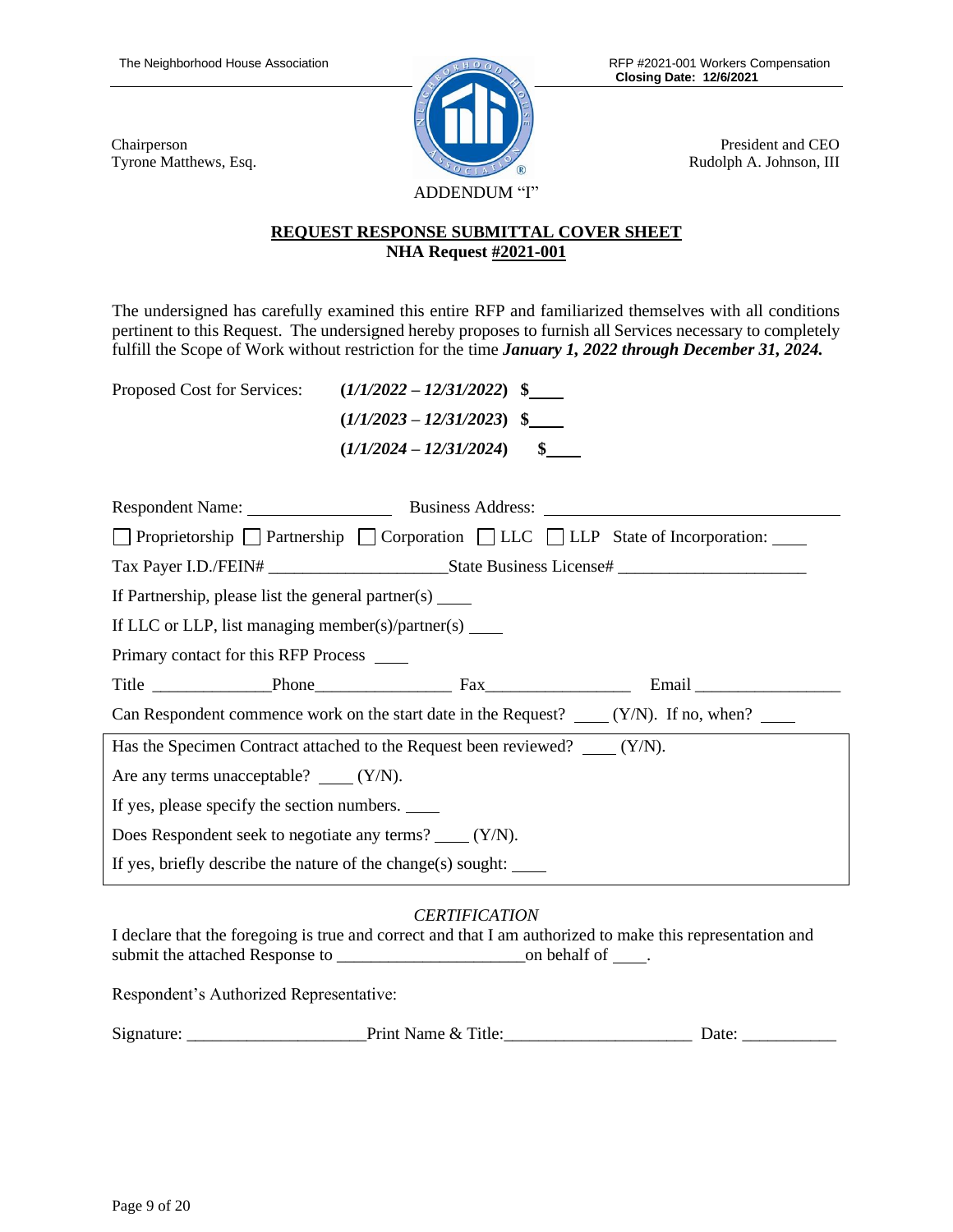#### ADDENDUM "II"

#### **CERTIFICATION REGARDING LOBBYING FOR CONTRACTS, GRANTS, LOANS AND COOPERATIVE AGREEMENTS**

The following certification and disclosure regarding payments to influence certain federal transactions are made per the provisions contained in the Uniform Administrative Requirements, Cost Principles, and Audit Requirements for HHS Awards, 45 CFR Part 75, Appendix II.

The undersigned certifies to the best of his or her knowledge and belief, that:

- (1) No Federal appropriate funds have been paid or will be paid, by or on behalf of the undersigned, to any person for influencing or attempting to influence an officer or employee of an agency, a member of congress, an officer or employee of congress, or an employee of a member of congress in connection with the awarding of any Federal contract, the making of any Federal grant, the making of any Federal loan, the entering into of any cooperative agreement, and the extension, continuation, renewal, amendment or modification of any Federal contract, grant, loan, or cooperative agreement.
- (2) If any funds other than Federal appropriated funds have been paid or will be paid to any person influencing or attempting to influence an officer or employee or an agency, a member of congress, an officer or employee of congress, or an employee of a member of congress in connection with this Federal contract, grant, loan, or cooperative agreement, the undersigned shall complete and submit Standard From LLL, "Disclosure Form to Report Lobbying," in accordance with its instructions.
- (3) The undersigned shall require that the language of this certification be included in the award documents for all subawards at all tiers (including subcontracts, subgrants, and contracts under grants, loans, and cooperative agreement) and that all subrecipients shall certify and disclose accordingly.

This certification is a material representation of fact upon which reliance was placed when this transaction was made or entered into. Submission of this certification is a prerequisite for making or entering into this transaction imposed by section 1352, title 31, U.S. Code. Any person who fails to file the required certification shall be subject to a civil penalty or not less than \$10,000 and not more than \$100,000 for each such failure.

I hereby agree to the above certifications and assurances.

Signature of Certifying **Date** Date **Date** 

**Title** 

Applicant Organization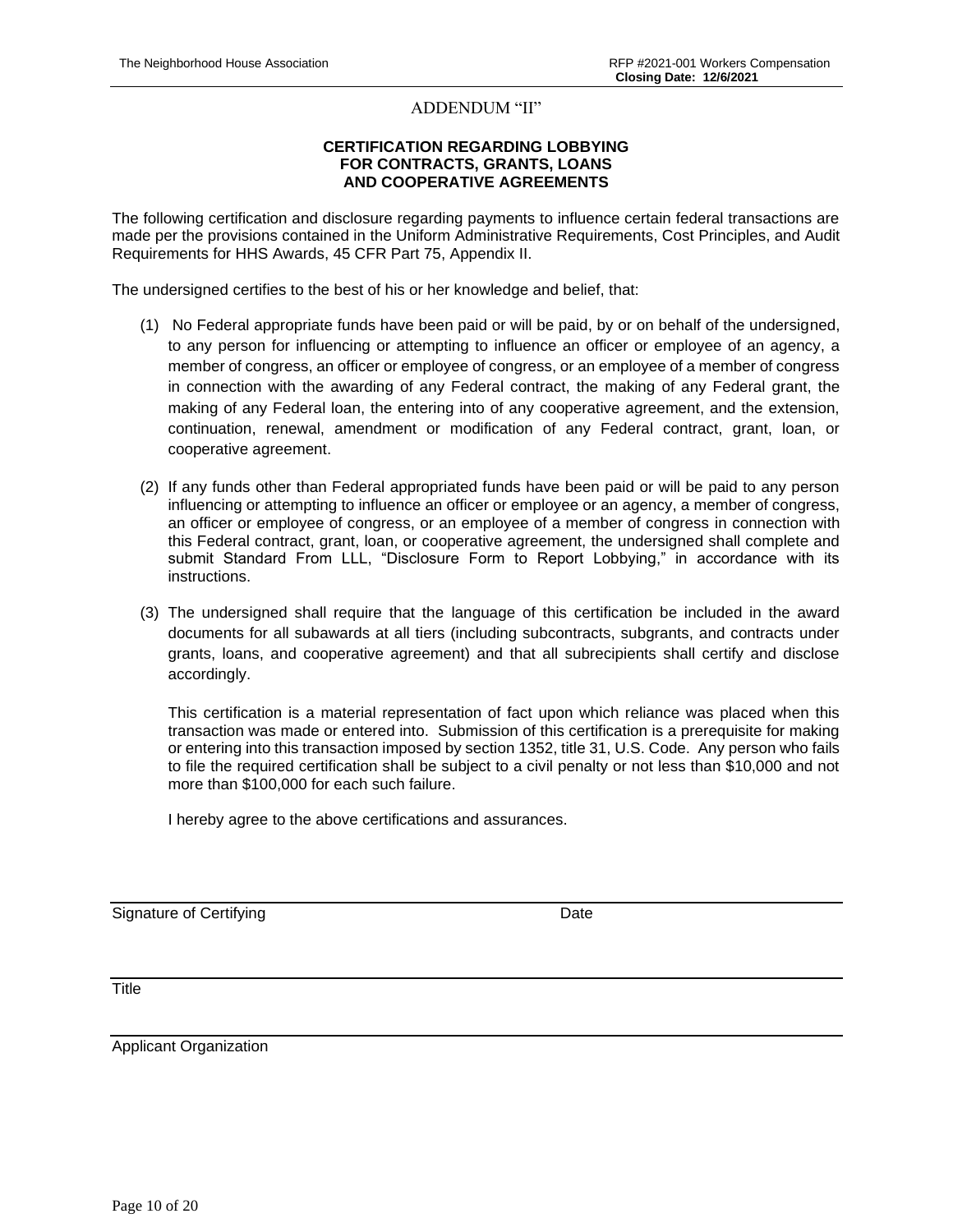Chairperson

Tyrone Matthews, Esq.



President and CEO Rudolph A. Johnson, III

# ADDENDUM III

#### **The Neighborhood House Association ADDENDUM "III" – SPECIMEN CONTRACT**

|                                 | This Client Services Fee Agreement (the "Agreement") is entered into effective as of this 1st day of    |
|---------------------------------|---------------------------------------------------------------------------------------------------------|
|                                 | <b>January 2022,</b> by and between The Neighborhood House Association, a California non-profit, public |
|                                 | benefit corporation with its primary offices located at 5660 Copley Drive, San Diego, California 92111  |
|                                 |                                                                                                         |
|                                 |                                                                                                         |
| information is set forth below: |                                                                                                         |
|                                 | Telephone Number:                                                                                       |
| Address:                        |                                                                                                         |
|                                 | License Number:                                                                                         |

- 1. TERM: This Agreement will commence on *January 1, 2022* and shall continue, until it automatically expires, on *December 31, 2024*; unless terminated earlier, by NHA upon sixty (60) days prior written notice to Broker. Notwithstanding the foregoing, this Agreement may be terminated at any time and without prior notice for Cause (as defined below). In the event of termination of this Agreement, advance quarterly compensation paid to Broker shall be pro-rated to reflect the actual work completed at the time of termination and any outstanding amounts shall be returned to NHA within fifteen (15) days. Confidential Information belonging to NHA shall be immediately returned. For the purposes of this Agreement, "Cause" shall mean conduct involving one (1) or more of the following: (a) any material failure of Broker to render services to NHA in accordance with the terms and conditions of this Agreement; (b) disloyalty, gross negligence, willful misconduct, dishonesty, fraud or breach of duty to NHA; (c) deliberate disregard of the rules or policies of NHA; and/or (d) any act or omission that induces any other vendor, provider, consultant, or contractor to breach a contract with NHA.
- 2. DUTIES OF BROKER: Broker agrees to perform the Services as specified in the document entitled "Client Services Fee Agreement – Statement of Work and Fee Schedule", attached hereto as EXHIBIT "A" and incorporated herein by reference (the "Services" or "Scope of Work"). In the event of a conflict between any provision of this Agreement and any documents incorporated into it by reference, the terms and conditions set forth in this Agreement shall prevail to the extent of such conflict.
	- 2.1. Broker represents and warrants that any work or service it provides NHA pursuant to this Agreement shall not infringe upon the intellectual property rights of any third party.
	- 2.2. *TIME IS OF THE ESSENCE* with respect to all provisions of this Agreement that specify a time for performance. Notwithstanding Section 12 below, the parties acknowledge and agree that any unreasonable delay in the completion of the Services described herein shall constitute a material breach of this Agreement.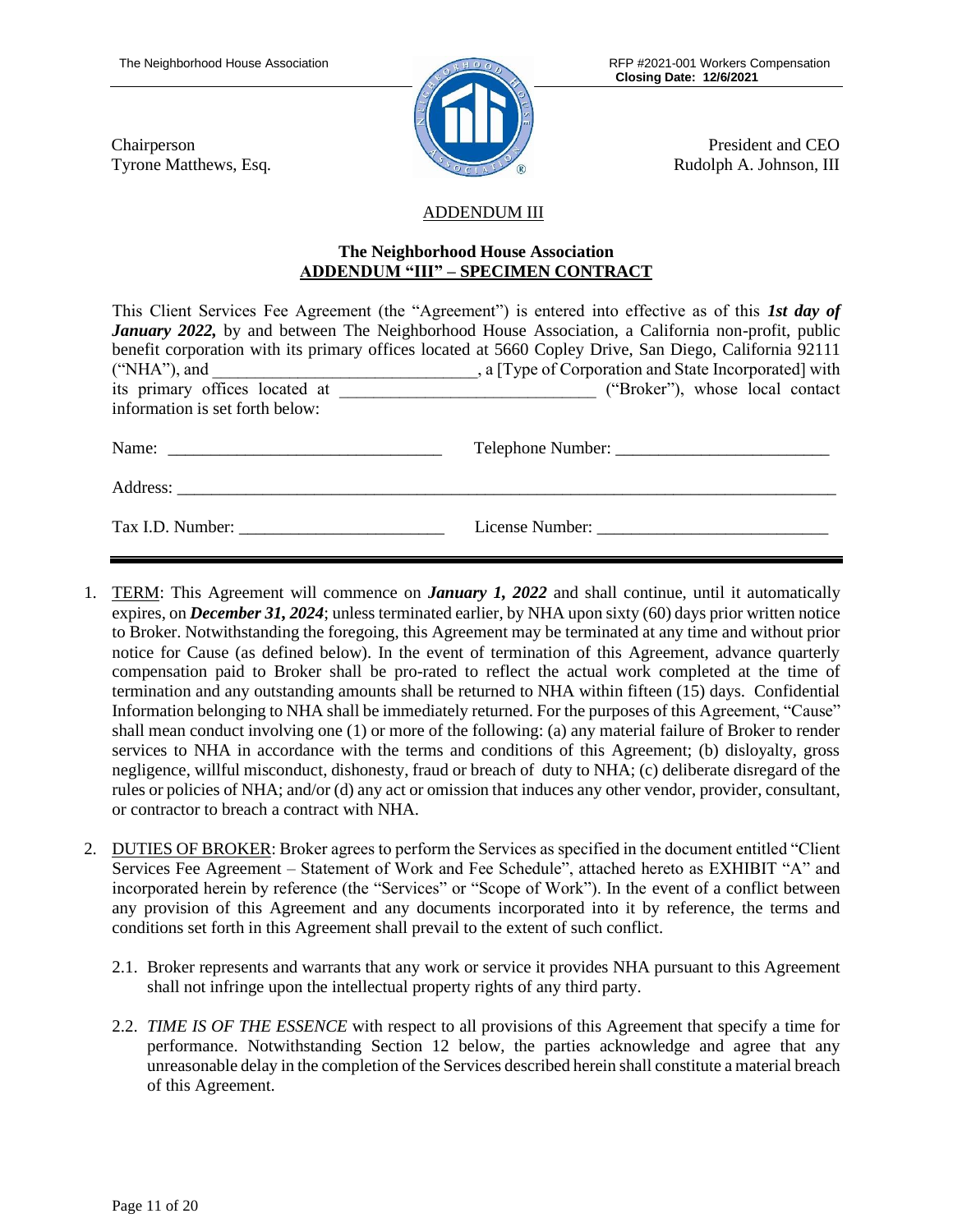- 2.3. Broker agrees to furnish at its sole cost and expense, all labor and services for the completion of the Services to be performed pursuant to this Agreement. Broker will complete the same in a thorough and skillful manner in every respect to the satisfaction and approval of NHA, within the time specified in this Agreement and in strict accordance with the instructions and information contained in this Agreement, including without limitation the "Scope of Work".
- 3. COMPENSATION: The maximum compensation payable to Broker pursuant to this Agreement shall not exceed *\_\_\_\_\_\_\_\_\_\_\_\_\_\_\_\_\_\_\_\_\_\_\_\_\_\_\_\_\_\_\_\_\_\_ (\$00.00)* payable as follows:
	- 3.1. Broker agrees to submit quarterly billing statement(s), in advance based on the document entitled "Client Services Agreement – Statement of Work and Fee Schedule", attached hereto as Exhibit "A". Such billing statement(s) shall be submitted to NHA's Project Manager, referenced in Section 11 below. Payment shall be made within thirty (30) days following invoice receipt and approval. In the event of any disputed invoice, the parties agree to work in good faith to resolve the discrepancy.
	- 3.2. The amount set forth in the schedule attached constitutes the maximum compensation payable to Broker for all Services provided by Broker pursuant to this Agreement with respect to all insurance policies (and renewals thereof) in force and serviced by Broker as of the effective date of this Agreement and NHA shall not be required to pay any amount in excess of such amounts unless Broker is required to obtain on behalf of NHA additional insurance policies or to perform additional services and then only by mutual agreement in writing.
	- 3.3. Compensation Disclosure. The parties recognize and accept Broker's Compensation Disclosure, attached hereto as EXHIBIT "B" and incorporated herein.
- 4. CONTROLLING STATUS: Attached hereto as EXHIBIT "C" and incorporated herein by reference are the Assurances governing contracts between NHA and Broker for professional or technical services rendered to NHA. The parties to this Agreement shall abide by all of the terms and conditions set forth in the Assurances. Additionally, each provision and clause required by law to be inserted in this Agreement shall be deemed to have been so inserted and this Agreement shall be read and enforced as though each such provision were included. If through mistake or otherwise any such provision is not inserted or is not correctly inserted, this Agreement shall be amended to make such insertion upon the application of either party.
- 5. PERFORMANCE STANDARDS: Broker shall perform the Services in a skillful, competent and professional manner in accordance with (a) the terms and conditions of this Agreement, including without limitation, any specifications set forth in the Scope of Work; (b) recognized industry standards; and (c) all applicable federal, state and local laws, rules and regulations. All of Broker's personnel who perform any work under this Agreement shall have such skill and experience in the applicable area as is reasonably necessary to perform all of Broker's obligations under this Agreement in a timely, workmanlike and professional manner. Broker shall ensure that all of its employees, contractors, agents, representatives and other personnel observe and comply with all security and safety policies of NHA at all times. Broker shall be responsible to NHA for any errors or omissions in its performance of the Services. Broker represents and warrants to NHA that it has in effect, and shall retain, throughout the term of this Agreement, all licenses, permits, qualifications and approvals of whatever nature are required to provide the Services in California.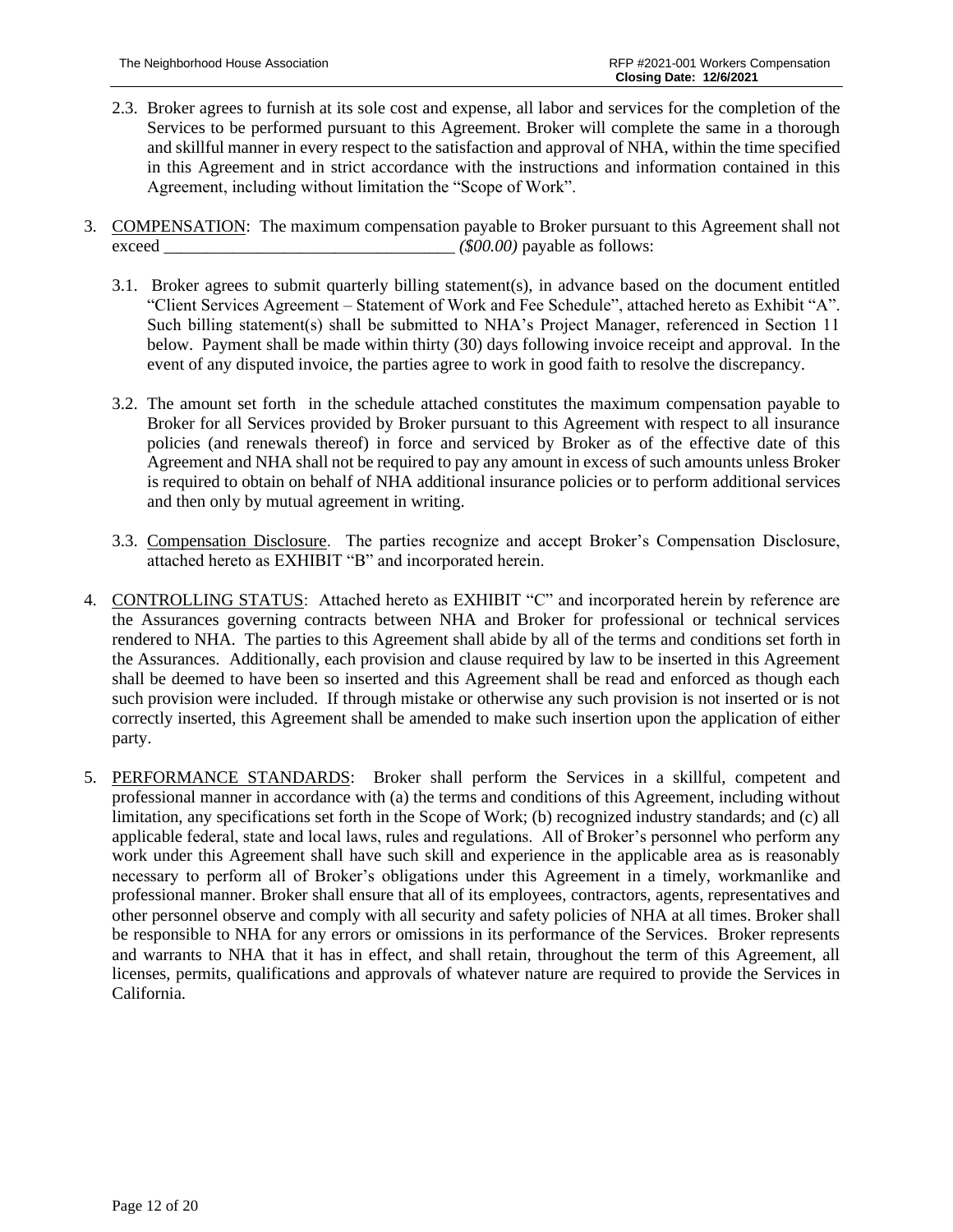- 6. COMPLIANCE WITH LAWS: Broker and each of its employees, contractors, agents, representatives and other personnel hired or retained by Broker in connection with the performance of Broker's obligations under this Agreement shall be fully informed of all federal, state and local laws, rules and regulations that affect or are applicable to the performance of Broker's obligations under this Agreement, and shall at all times observe and comply with all such laws, rules and regulations, regardless of whether all or any of such laws, rules and regulations are referenced in this Agreement. Broker further assures and certifies to NHA that it and any subcontractor hired by Broker to perform on its behalf hereunder, are not currently suspended, debarred, or otherwise prohibited (i) by the Federal Government from bidding on, accepting or being awarded federally funded contracts, either as a contractor or subcontractor; or (ii) by the State of California from bidding on, accepting or being awarded public works contracts, either as a contractor or subcontractor. Broker agrees to inform NHA within forty-eight (48) hours of any change in its debarment status.
- 7. INSURANCE AND INDEMNIFICATION: Broker shall, at its sole cost and expense, procure and maintain, throughout the term of this Agreement, the insurance set forth herein. All insurance policies shall be issued by an insurance company authorized by law to conduct business in the State of California, subject to NHA's approval. Prior to commencing performance of this Agreement, Broker shall provide NHA original insurance certificates evidencing the required coverage:
	- (a) Commercial General Liability Policy with coverage as broad and as encompassing as the Commercial General Liability in the occurrence form, and providing coverage against claims for bodily injury or death and property damage arising out of Broker's and its employees', subcontractors', agents' and authorized representatives' performance of this Agreement ("CGL"). Such insurance shall be primary and non-contributory with any other coverage; including NHA's and shall afford immediate defense and indemnification of NHA to the limit of not less than one million dollars (\$1,000,000.00). Such insurance shall waive any right of subrogation against NHA.
	- (b) Broker shall maintain automobile liability, or business auto coverage with limits not less than one million dollars (\$1,000,000.00) for each occurrence; combining single limit for bodily injury or death and property damage, covering non-owned and hired automobiles, including loading and unloading operations.
	- (c) Upon request by NHA's Project Manager, Broker agrees provide original insurance certificates evidencing the required coverage. The CGL and automobile liability policies described above (collectively, the "Policies") must include the following additional insured endorsement language:

 *"The Neighborhood House Association (NHA), and its officers, directors, agents and employees are named as additional insured for purposes of vicarious liability arising out of Broker's provision of services hereunder and are provided the same coverage as the named insured; including the cost of defense against claims for bodily injury or death and property damage occurring as a result of the insured's or its members', officers', directors', employees', agents', or subcontractors' performance or non-performance of the Agreement between the insured and NHA. The named insured's coverage is primary and shall not require contribution from the additional insured's insurance coverage."*

(d) The Policies shall provide for notice of cancellation to NHA, as the certificate holder. The parties agree that the specified coverage or limits of insurance in no way limit the liability of Broker. Broker shall maintain the required insurance coverage and endorsement throughout the term of this Agreement.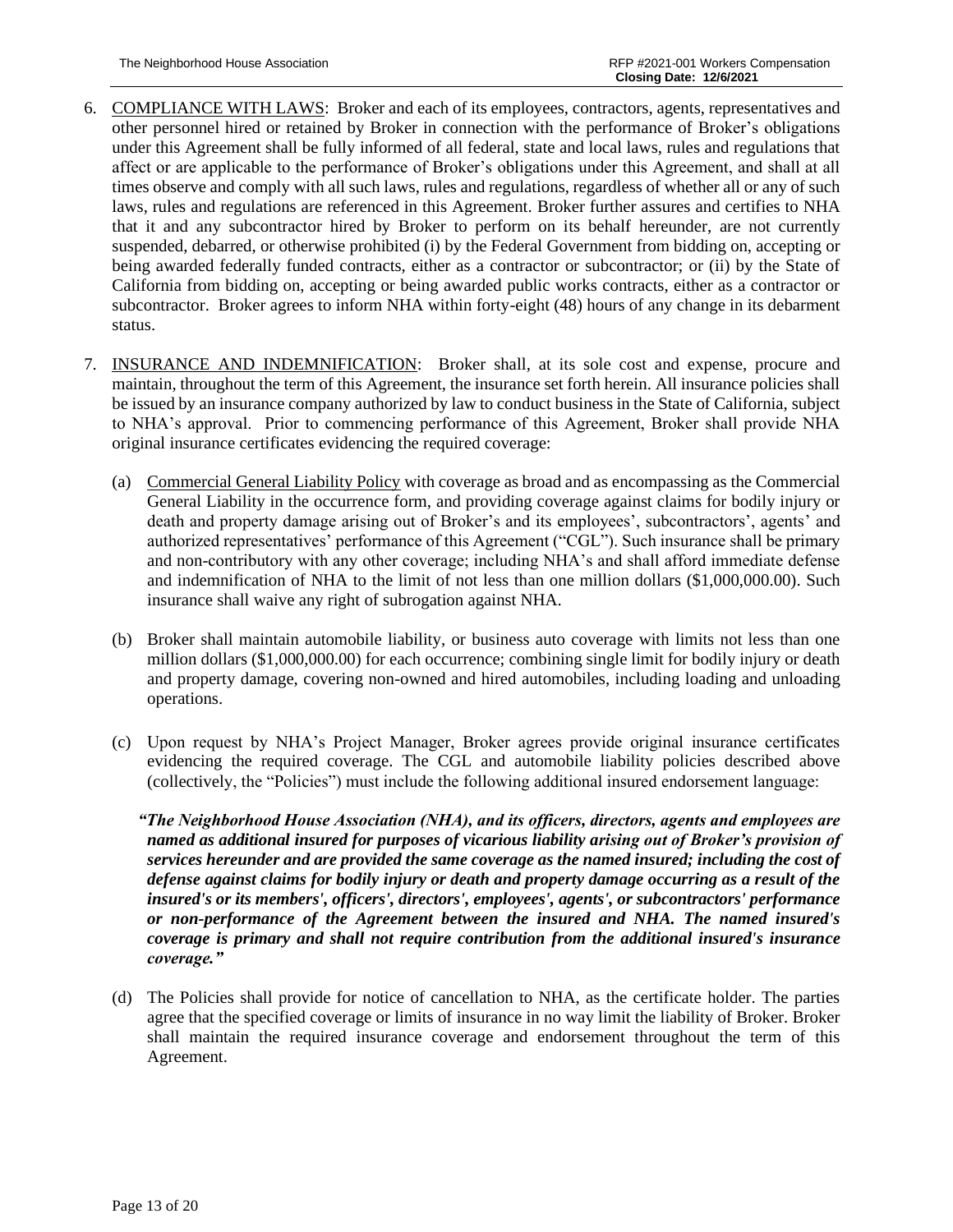- (e) Broker agrees to indemnify, defend and hold harmless NHA and each of its directors, officers, employees, agents, representatives and affiliates (including, without limitation, the administrators of NHA's employee benefit plans) from and against any and all third party liabilities to the extent they arise out of Broker's negligent acts or omissions for willful misconduct in connection with Broker's services for NHA or Broker's breach of this Agreement with NHA,
- 8. LIMITATION OF LIABILITY. In no event shall either party to this Agreement be liable for any indirect, special, incidental, consequential or punitive damages or for any lost profits arising out of or relating to any services provided by Broker or its affiliates. The aggregate liability of Broker, its affiliates and its and their employees to NHA or its affiliates arising out of or relating to the provision of services by Broker or its affiliates shall not exceed \$10,000,000.
- 9. INDEPENDENT CONTRACTOR: Notwithstanding anything herein to the contrary, the parties hereby acknowledge and agree that NHA shall not have any right to control the manner, means or method by which Broker performs its obligations under this Agreement; provided, however, that NHA shall be entitled (a) to determine the particular services to be performed by Broker pursuant to this Agreement and to designate NHA's desired results of such services; (b) to determine the time and place for the performance of such services; and (c) to review and assess Broker's performance of such services and the results thereof for the limited purposes of assuring that such services have been performed and such desired results have been obtained in a manner satisfactory to NHA.

In providing services hereunder, Broker shall, for all intents and purposes, be regarded as an independent contractor of NHA. Broker shall be solely responsible for all taxes, withholdings and other similar statutory obligations with respect to amounts paid by NHA to Broker. Broker is not an employee, partner or a joint venture participant of NHA, and Broker has no right or authority to take any action or to enter into any contract or agreement on behalf of NHA or otherwise bind NHA in any manner, or incur any liability or make any representation on behalf of NHA.

- 10. COMPENSATION OF BROKER'S PERSONNEL: Broker shall be solely responsible for prompt payment of compensation to its personnel. Such prompt payment shall occur not later than thirty (30) days after Broker receives payment from NHA pursuant to this Agreement and shall be paid out of such amounts as are paid to Broker under this Agreement. Broker shall pay and report, for all personnel assigned to perform any of the obligations of Broker under this Agreement, all federal, state and local income tax withholding, social security taxes, and unemployment insurance applicable to such personnel. Broker shall be solely responsible for any health or disability insurance, retirement benefits, or other welfare or pension benefits (if any) to which such personnel may be entitled.
- 11. PROJECT MANAGER: The parties' respective designated representatives shall be the day-to-day contact persons during the performance of the Services under this Agreement. Broker's Project Manager shall be its **\_\_\_\_\_\_\_\_\_\_\_\_\_\_\_\_\_\_\_\_\_**, or such other person Broker designates in writing. NHA's Project Manager shall be its **General Manager/Chief of Staff**. During the term of this Agreement, Broker agrees to consult with NHA's Project Manager regarding the format of any final report(s) and deliverables and the adequacy of the Services provided by Broker. All submittals required of Broker shall be delivered to NHA's Project Manager; however, NHA's Project Manager may not (a) award, renew or terminate this Agreement; (b) agree to, or sign any modifications to the Agreement; or (c) obligate NHA for payment outside the scope of the Agreement.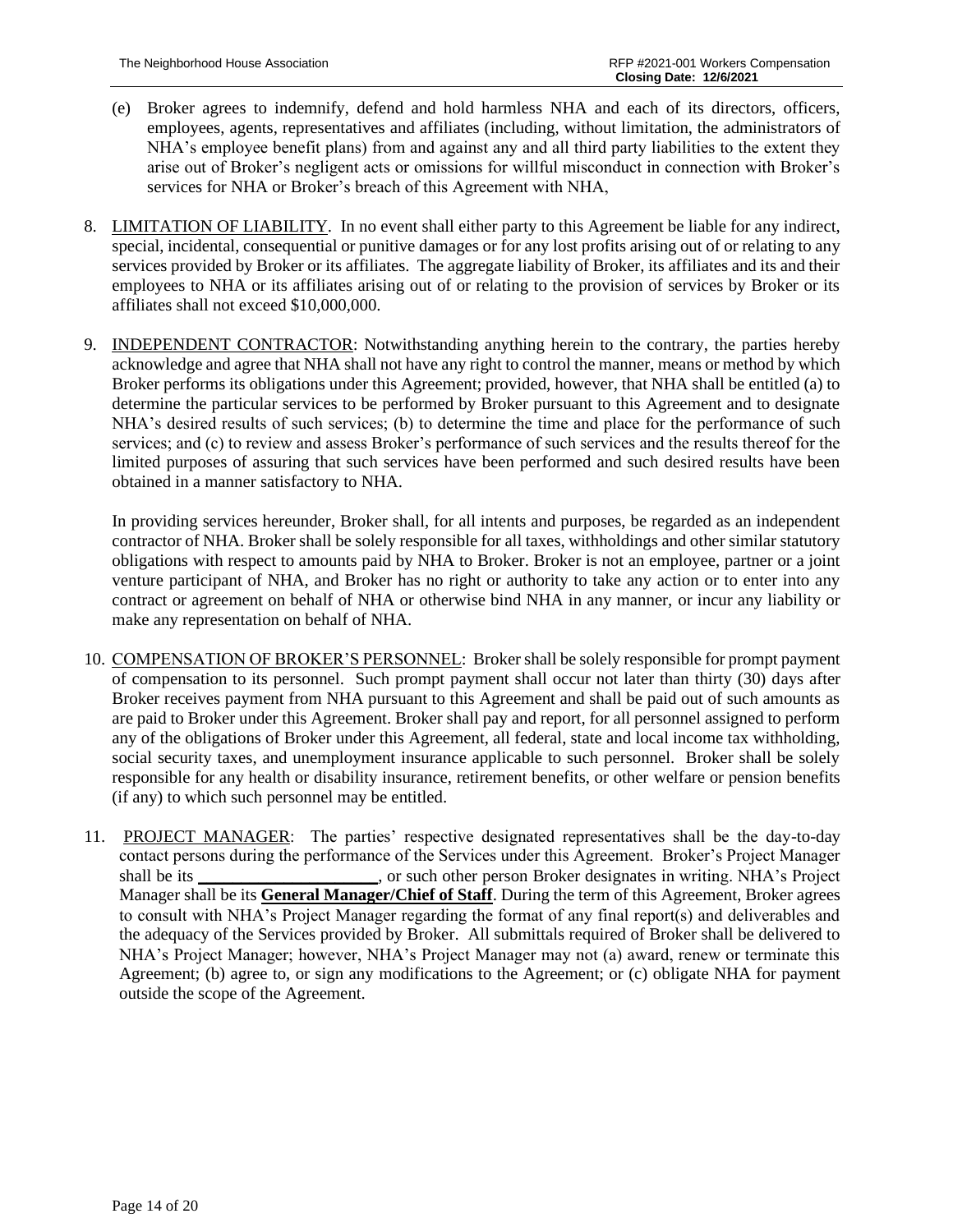- 12. FORCE MAJEURE: Neither party shall be liable or considered in default under this Agreement when the delay of performance (including NHA's failure to pay Broker's compensation as contemplated in this Agreement) is caused by circumstances beyond its reasonable control and occurring without its fault or negligence, including failure of funding sources, suppliers, subcontractors, and carriers, acts of civil or military authorities, national emergencies, fire, flood, acts of God, insurrection, and war (any such event, a "Force Majeure Event"); provided, that the party invoking this Section (the "Invoking Party") immediately provides notice thereof to the other party and uses commercially reasonable efforts to resume its performance hereunder. The party that receives notice of a Force Majeure Event from the Invoking Party may, at any time after the receipt of such notice, terminate this Agreement immediately upon written notice to the Invoking Party.
- 13. NON-EXCLUSIVITY: Broker acknowledges and agrees that this Agreement does not grant Broker the exclusive right or privilege to provide NHA with any or all of the services that are the subject of this Agreement. NHA expressly reserves the right to contract with other parties to obtain similar or identical services.
- 14. PUBLICITY: Broker shall not publish or use NHA's name in any of its advertising, sales, promotional or other publicity materials without the prior written consent of NHA.
- 15. ENTIRE AGREEMENT OF THE PARTIES: The written terms and provisions of this Agreement and any documents incorporated herein by reference supersede all prior negotiations, representations, agreements, arrangements or understandings, either oral or written, between or among the parties hereto, relating to the subject matter of this Agreement. The provisions of this Agreement have been negotiated by the parties and each hereby waives any presumption relating to the interpretation of any contract provision against the drafter.
- 16. AMENDMENTS AND WAIVERS: This Agreement may not be amended or modified, nor may any of its terms be waived, except by a written instrument signed by the parties hereto. No failure or delay by any party in exercising any right under this Agreement shall operate as a waiver thereof or of any other right, nor shall any single or partial exercise of any such right preclude any other or further exercise thereof, or of any other right. Each waiver or consent under any provision of this Agreement shall be effective only in the specific instance and for the specific purpose for which it was given.
- 17. SEVERABILITY: In the event any one or more of the provisions contained in this Agreement should be held invalid, illegal or unenforceable in any respect, the validity, legality and enforceability of the remaining provisions contained herein shall not in any way be affected or impaired thereby (it being understood that the invalidity of a particular provision in a particular jurisdiction shall not in and of itself affect the validity of such provision in any other jurisdiction), and the balance of this Agreement shall be interpreted as if such provisions were so excluded and shall be enforceable in accordance with its terms.
- 18. SURVIVAL: The provisions set forth in Sections 4, 7-10, 16, 17, 26 and 27 of this Agreement shall survive the termination or expiration of this Agreement.
- 19. PARTIES IN INTEREST: This Agreement is enforceable only by Broker and NHA. The terms of this Agreement are not a contract or assurance regarding compensation, continued employment or benefit of any kind to any of Broker's personnel assigned to perform the obligations of Broker under this Agreement, or any beneficiary of any such personnel, and no such personnel (or any beneficiary thereof) shall be deemed or considered a third-party beneficiary with respect to this Agreement.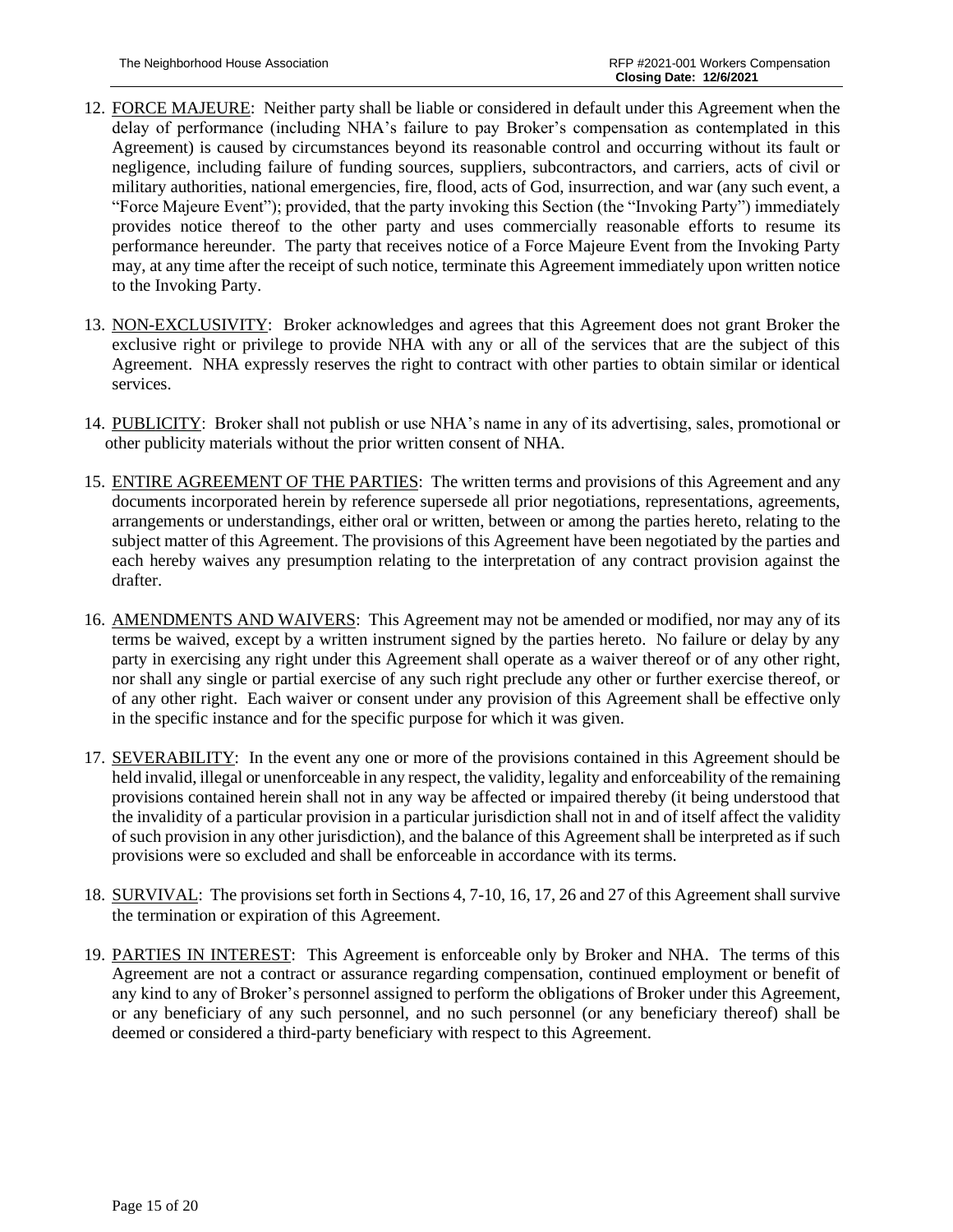- 20. ASSIGNMENT: Broker may not assign this Agreement or any of its rights or obligations hereunder without the prior written consent of NHA. Any attempt by Broker to assign any of its rights or obligations under this Agreement in violation of this Section shall be void. Subject to the foregoing, this Agreement shall be binding upon and inure to the benefit of the parties hereto and their respective successors and permitted assigns.
- 21. HEADINGS: The titles of the articles, sections, subsections, paragraphs and subparagraphs of this Agreement are for convenience of reference only and are not to be considered in construing this Agreement.
- 22. COUNTERPARTS: This Agreement may be executed in two or more counterparts and by facsimile, each of which shall be deemed to be an original, but all of which together shall constitute one and the same instrument.
- 23. GOVERNING LAW: This Agreement shall be governed by and construed in accordance with the internal laws of the State of California applicable to a contract executed and performed in such state, without giving effect to the conflicts of laws principles thereof.
- 24. SIGNATORY AUTHORITY: If Broker is a corporation, partnership, trust or other entity, the individual or individuals signing this Agreement on behalf of Broker represents to NHA that he or she has full authority to do so, has received all required consents, and that his or her signature (together with the signature or signatures of any other individual signing below on behalf of such corporation, partnership, trust or other entity) is (are) the only signatures required to bind Broker.
- 25. NOTICES: All notices or other communications required or permitted hereunder shall be in writing and shall be deemed given or delivered (i) on the date given, if delivered personally or sent by facsimile transmission with confirmation of receipt; (ii) on the date of delivery, if delivered by a recognized express delivery service; or (iii) five (5) days after mailing, if by certified or registered mail, postage prepaid, return receipt requested, to the parties at the addresses set forth below, or at such other addresses as such parties may designate by written notice in the manner aforesaid.

*to NHA addressed*: *with copies to:* Associate VP, Human Resources Legal Department 5660 Copley Drive 5660 Copley Drive San Diego, California 92111 San Diego, California 92111

\_\_\_\_\_\_\_\_\_\_\_\_\_\_\_\_\_\_\_\_\_\_\_\_\_\_\_\_ \_\_\_\_\_\_\_\_\_\_\_\_\_\_\_\_\_\_\_\_\_\_\_\_\_\_\_\_ \_\_\_\_\_\_\_\_\_\_\_\_\_\_\_\_\_\_\_\_\_\_\_\_\_\_\_\_

*or to Broker addressed***:**

The Neighborhood House Association The Neighborhood House Association

<sup>26.</sup> CONFIDENTIALITY: During the term of this Agreement, Broker may have or may be provided access to NHA's proprietary items or confidential information, including but not limited to: all the information acquired and/or generated on NHA's behalf, pursuant to Section 2.1 above ("Confidential Information"). Broker agrees to maintain the confidentiality of NHA's Confidential Information in accordance with this Section and any separate nondisclosure agreement(s), which expressly reference the disclosure(s) between the parties. At a minimum, Broker agrees that it shall not make NHA's Confidential Information available to any third party without the prior written consent of NHA and that title and ownership of the Confidential Information provided by one party to the other shall remain the exclusive property of that party who has the right to possess the Confidential Information.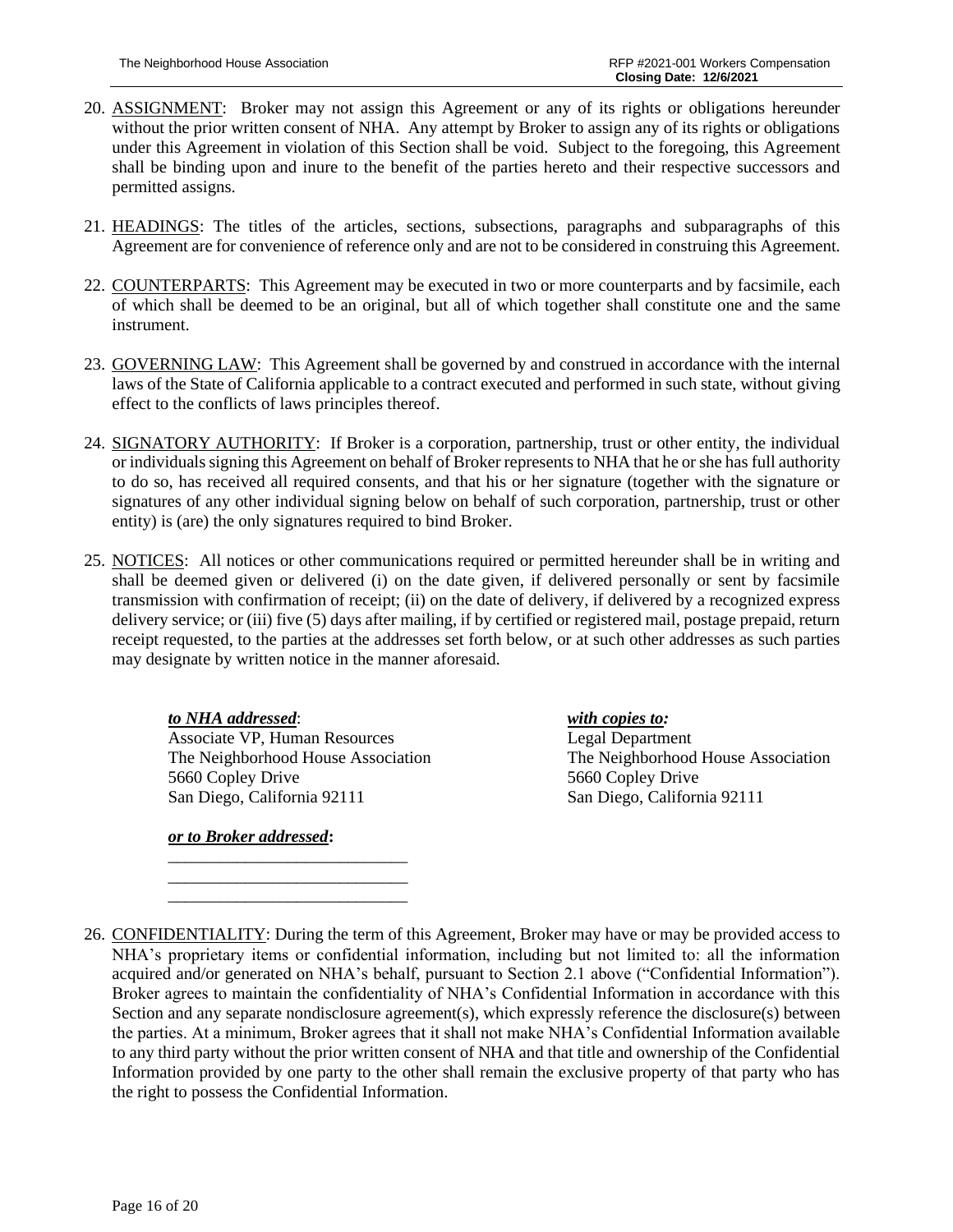- 27. CONFLICT OF INTEREST: Broker agrees that it presently has no interest and shall not acquire any interest, direct or indirect, which could conflict in any manner or degree with those of NHA and the performance of Services under this Agreement. Broker's Project Manager, and such other personnel responsible for carrying out the Services under this Agreement, shall take any and all actions necessary to comply with this provision.
- 28. WAIVER OF JURY TRIAL. Both parties waive their respective rights to a jury trial in any action or legal proceeding arising out of or relating to this Agreement. The foregoing jury waiver shall apply to the fullest extent permitted by law.
- 29. DISCLAIMERS. The form of Broker's compensation, whether by commission, fee, or both, shall not affect Broker's role as insurance broker or the scope of the services to be provided by Broker. NHA agrees that all decisions regarding the amount, type or terms of coverage shall be NHA's ultimate responsibility. While Broker may provide advice and recommendations, NHA shall decide the specific coverage that is appropriate for its particular circumstances and financial position. Broker's service obligations to NHA are solely contractual in nature. NHA acknowledges that, in performing services, Broker and its affiliates are not acting as a fiduciary, except to the extent required by applicable law, and do not have a fiduciary or other enhanced duty to NHA.
- 30. ARMS-LENGTH NEGOTIATION. The parties are of equal commercial sophistication and have negotiated this Agreement at arms' length. Each party is entering into this Agreement voluntarily, has read and understands all its provisions and has had the opportunity to seek and to obtain the advice of counsel on its rights and responsibilities under, and the terms and conditions of, this Agreement.

**IN WITNESS WHEREOF**, the parties hereto have caused this Agreement to be signed in their names and on their behalf by the duly authorized representatives, effective the date first above written.

### **The Neighborhood House Association**

 $By \_\_$ 

Name:

Title:

 $By \_\_$ Name: Rudolph A. Johnson, III Title: President and CEO

Approved as to form and legality:

\_\_\_\_\_\_\_\_\_\_\_\_\_\_\_\_\_\_\_\_\_\_\_\_\_\_\_\_\_\_\_\_\_\_ Dwight D. Smith Executive VP & General Counsel The Neighborhood House Association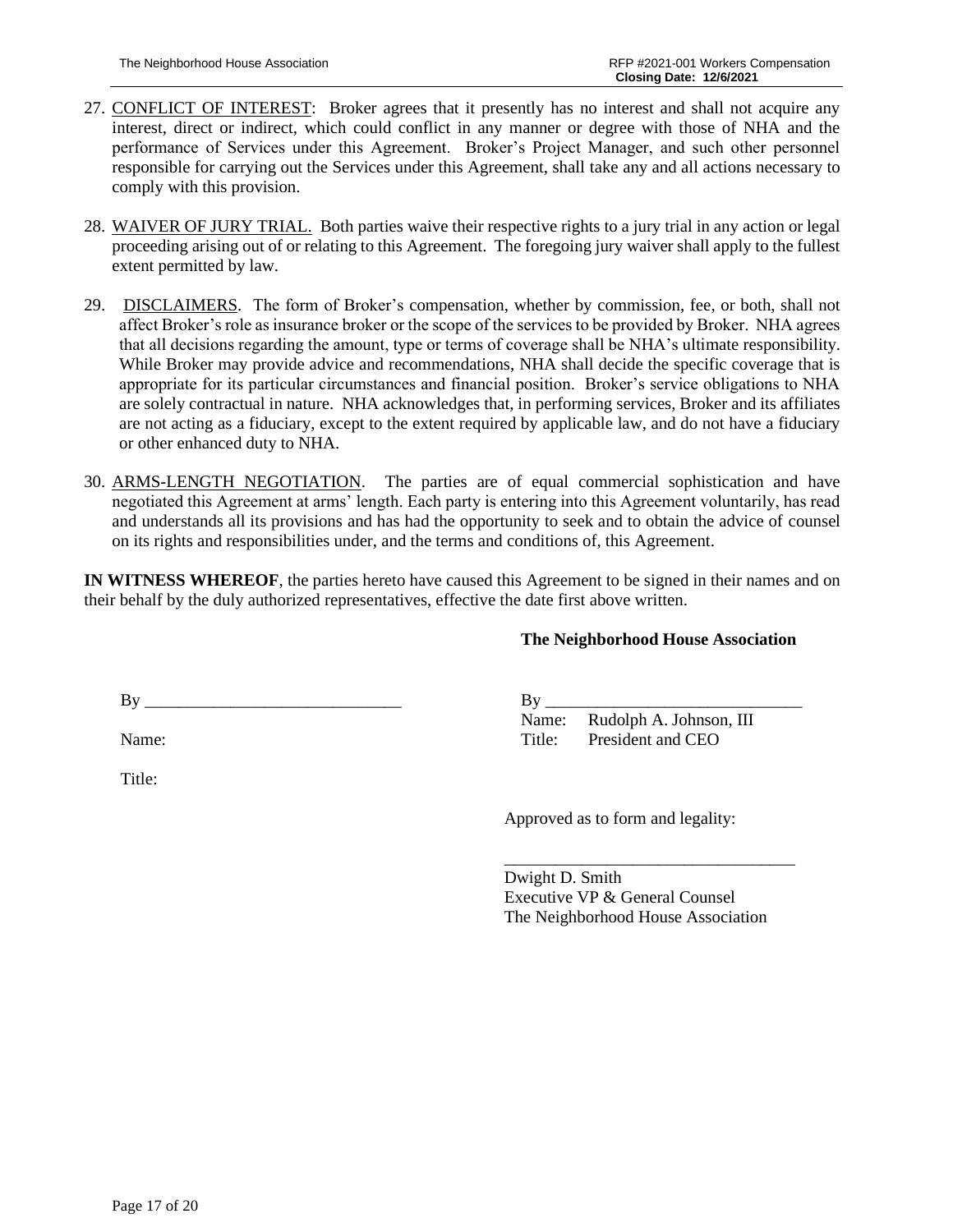# **EXHIBIT "A"**

# CLIENT SERVICES FEE AGREEMENT STATEMENT OF WORK & FEE SCHEDULE

[Details to be provided by respondent]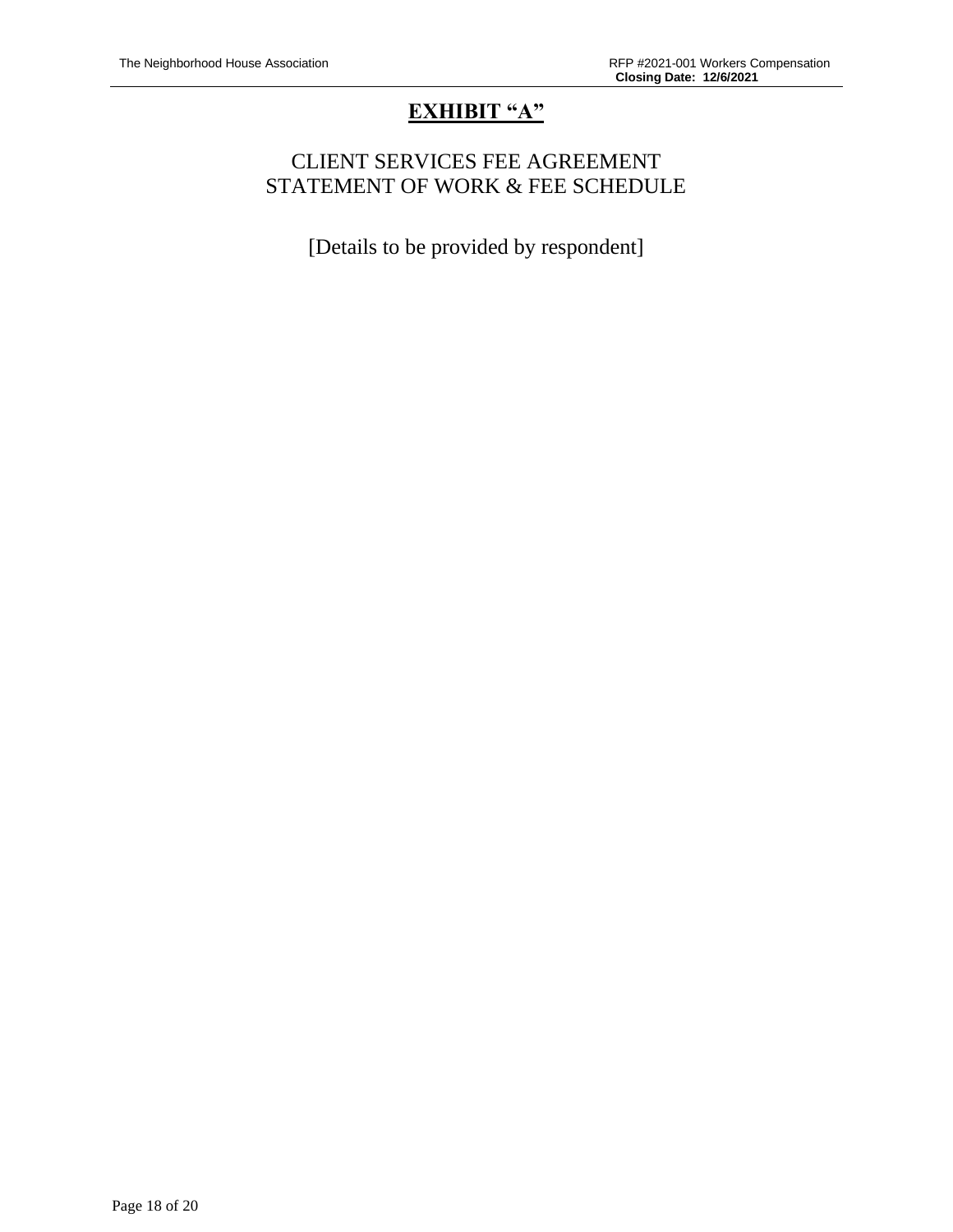# **EXHIBIT "B"**

# COMPENSATION DISCLOSURE

[Details to be provided by respondent]